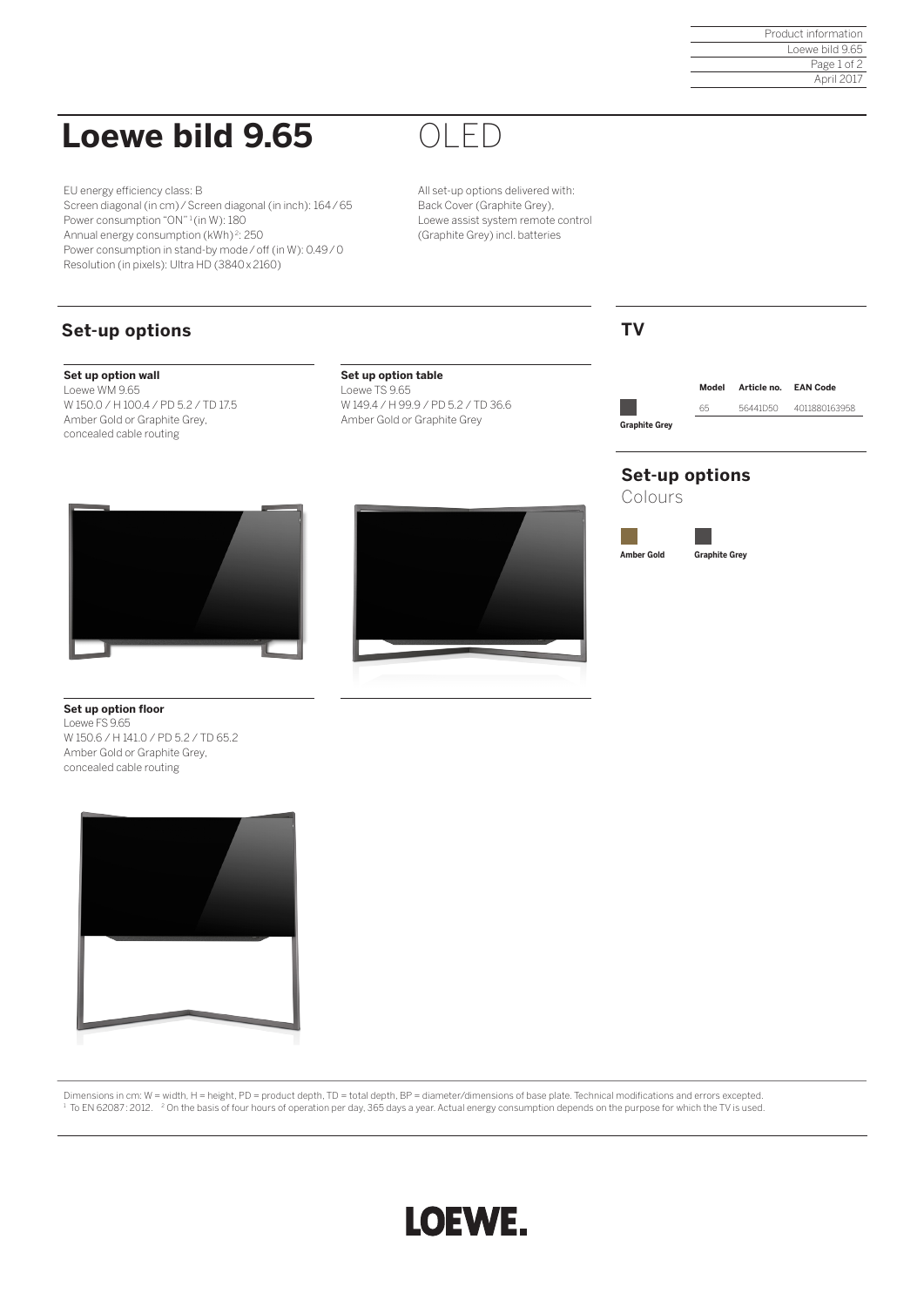### **Technical information**



| Image+ (Image)                                                                       |                                                            |
|--------------------------------------------------------------------------------------|------------------------------------------------------------|
| Resolution (in pixels)                                                               | Ultra HD (3840 x 2160)                                     |
| Display technology                                                                   | OLED (WRGB pixels)                                         |
| Screen diagonal (in cm/inch) / Response time (in ms)                                 | 164/65/1                                                   |
| Peak luminance (in cd/m <sup>2</sup> ) / Viewing angle (horizontal/vertical)         | 800/120°                                                   |
| Ultra HD Super Resolution Scaling / Image+ Active / 24 p motion picture display      | $\bullet/\bullet/\bullet$                                  |
| Interior auto-dimming (OPC) / Home Mode                                              | $\bullet/\bullet$                                          |
| Digital+ (Television Standards)                                                      |                                                            |
| DVB-T2/DVB-C/DVB-S2/Multistandard (analogue) / Dual Channel                          | $\bullet/\bullet/\bullet/\bullet/\bullet$                  |
| MPEG/MPEG2/MPEG4 (H.264)/HEVC (H.265)/integrated HDTV reception <sup>1</sup>         | $\bullet/\bullet/\bullet/\bullet/\bullet$                  |
| DVB radio / Unicable (acc. EN 50494)                                                 | $\bullet$ / $\bullet$                                      |
| Sound+ (Audio)                                                                       |                                                            |
| Output in W (sine/music)                                                             | $2 \times 30 / 2 \times 60$                                |
| Acoustic speaker concept                                                             | soundbar with closed box design and passive base membranes |
| Integrated 5.1 AV-Receiver / Digital audio link                                      | $\bullet$ / $\bullet$                                      |
| Dolby Digital / Dolby Digital Plus / DTS                                             | $\bullet/\bullet/\bullet$                                  |
| Individual bass and treble control / Loudness                                        | $\bullet/\bullet$                                          |
| Automatic Volume Control (AVC)                                                       | $\bullet$                                                  |
| Audio out available: variable / fixed / Subwoofer                                    | $\bullet/\bullet/\bullet$                                  |
| Assist+ (Operation)                                                                  |                                                            |
| Loewe os / Home Screen (incl. favorites)                                             | $\bullet$ / $\bullet$                                      |
| Loewe App (Android/iOS)                                                              | $\bullet/\bullet$                                          |
| HDR (Dolby Vision / HDR 10 / HLG)                                                    | $\bullet/\bullet/\bullet$                                  |
| Electronic Program Guide (SI-data)                                                   | $\bullet$                                                  |
| MediaText (HbbTV) / Video text (Level 2.5)                                           | $\bullet$ / $\bullet$                                      |
| Menu languages <sup>2</sup> /Context Related Help                                    | $\bullet$ / $\bullet$                                      |
| Parental Lock / Automatic turn-off / Timer                                           | $\bullet/\bullet/\bullet$                                  |
| Instant Channel Zapping / Quick Start Mode                                           | $\bullet$ / $\bullet$                                      |
| Programme positions including AV and radio                                           | 6,000                                                      |
| Digital Link HD (CEC)                                                                | $\bullet$                                                  |
| PIP (AV) <sup>3</sup> / Full PIP / Split screen TV: Video text                       | $\bullet/\bullet/\bullet$                                  |
| MediaUpdate (via USB / Internet)                                                     | $\bullet$ / $\bullet$                                      |
| Media+ (Multimedia functions)                                                        |                                                            |
| DR+/storage capacity in GB/USB archive                                               | $\bullet$ / 1,000 / $\bullet$                              |
| DR+ Streaming server / client / Follow-Me                                            | $\bullet/\bullet/\bullet$                                  |
| Multi Recording / Mobile Recording                                                   | $\bullet$ / $\bullet$                                      |
| Photo player / Music player / Video player (via Home network and USB incl. Ultra HD) | $\bullet/\bullet/\bullet$                                  |
| Digital Media Renderer (incl. Ultra HD) / Bluetooth                                  | $\bullet$ / $\bullet$                                      |
| Internet Apps (MediaNet) / Internet Browser / Internet Radio (incl. search function) | $\bullet/\bullet/\bullet$                                  |
| <b>Connectivity+ (Connectors)</b>                                                    |                                                            |
| HDMI with HDCP 2.2                                                                   | $4(1 \times 2.0a, 1 \times ARC)$                           |
| LAN network connection / integrated WLAN                                             | $\bullet/\bullet$                                          |
| Common Interface / CI Plus 1.3 certified <sup>4</sup>                                | 2/                                                         |
| Home Control Interface (RS232) / IR-Link <sup>5</sup> / Motor control                | $\bullet/\bullet/\bullet$                                  |
| Digital Audiolink (DAL) <sup>6</sup> /Digital Audio-Out (jack 3.5 mm)                | $\bullet/\bullet$                                          |
| Analog Audio-Out (L/R) / Headphone (jack 3.5 mm)                                     | $\bullet$ / $\bullet$                                      |
|                                                                                      |                                                            |
| Micro-AV <sup>7</sup> (Component / Scart / VGA)<br><b>USB</b>                        | $\bullet/\bullet/\bullet$<br>$3(1 \times 3.0)$             |
| <b>Environment</b>                                                                   |                                                            |
| EU energy efficiency class / Annual energy consumption (kWh) <sup>8</sup>            | B/250                                                      |
| Power consumption in stand-by mode / off (in W)                                      | 0.49/0                                                     |
| Power consumption "ON" <sup>9</sup> (in W) / Peak luminance ratio in %               | 180/68                                                     |
| Mercury content in mg/contains lead <sup>10</sup>                                    | 0.0/traces                                                 |
|                                                                                      |                                                            |
| <b>Miscellaneous</b>                                                                 |                                                            |
| Weight in kg                                                                         | 25.2                                                       |
| Power switch / Mains voltages                                                        | $\bullet$ /220 - 240 V, 50 / 60 Hz                         |
| VDE-safety standard (inspection seal)                                                |                                                            |

- 
- $\bullet$  = included/installed  $\circ$  = upgradeable/optional<br>Reception of digital channels may be limited by individual regulations from<br>the respective broadcaster/provider. UK models are Freeview HD compliant. 1
- 
- 
- 2 D-GB-F-I-E-NL-CZ-GR-PL-H-FIN-SLO-SK-TR-S-DK-P-RUS-N <sup>3</sup> AV-PIP is only available in combination with DVB-T/C/S.
- 4 CI Plus is backwards compatible with CI.
- Functionality is dependent on module availability from the supplier.
- 
- 5 Only in conjunction with a corresponding adapter and selected devices (RC5, 36 kHz), to be ordered separately.
- 
- 6 Loewe System 5.1 Out, Stereo Out, Subwoofer Out. 7 Only in conjunction with a corresponding adapter, to be ordered separately. 8 On the basis of four hours of operation per day, 365 days a year.
- Actual energy consumption depends on the purpose for which the TV is used. 9 To EN 62087 : 2012.
- 
- 10 Traces may occasionally be found in electronic components (in compliance with the recast European RoHS directive).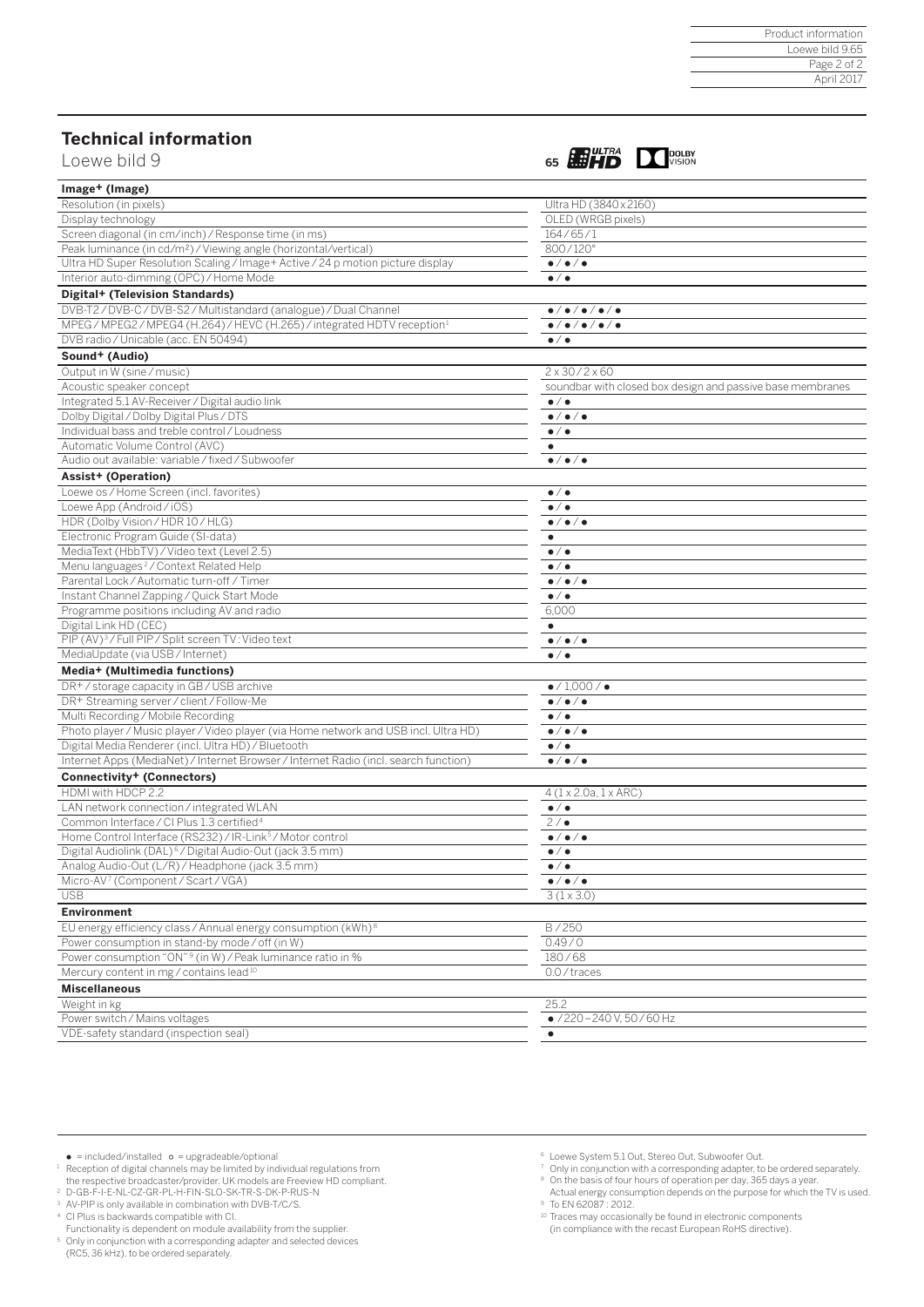Product information Loewe bild 9.55 Page 1 of 2 April 2017

# **Loewe bild 9.55**

EU energy efficiency class: B Screen diagonal (in cm) / Screen diagonal (in inch): 139 / 55 Power consumption "ON"<sup>1</sup> (in W): 150 Annual energy consumption (kWh) <sup>2</sup>: 208 Power consumption in stand-by mode / off (in W): 0.49 / 0 Resolution (in pixels): Ultra HD (3840 x 2160)

OLED

All set-up options delivered with: Back Cover (Graphite Grey), Loewe assist system remote control (Graphite Grey) incl. batteries

# **Set-up options**

### **Set up option wall**

Loewe WM 9.55 W 127.8 / H 88.1 / PD 5.2 / TD 17.5 Amber Gold or Graphite Grey, concealed cable routing

#### **Set up option table** Loewe TS 9.55 W 127.2 / H 86.0 / PD 5.2 / TD 34.9 Amber Gold or Graphite Grey



## **TV**

**Graphite Grey**

**Model Article no. EAN Code**

55 56440D50 4011880163965

## **Set-up options**

Colours

**Amber Gold Graphite Grey**

**Set up option floor** Loewe FS 9.55 W 128.3 / H 128.5 / PD 5.2 / TD 56.4 Amber Gold or Graphite Grey, concealed cable routing



Dimensions in cm: W = width, H = height, PD = product depth, TD = total depth, BP = diameter/dimensions of base plate. Technical modifications and errors excepted.  $^{\rm 1}$  To EN 62087:2012.  $^{-2}$  On the basis of four hours of operation per day, 365 days a year. Actual energy consumption depends on the purpose for which the TV is used.